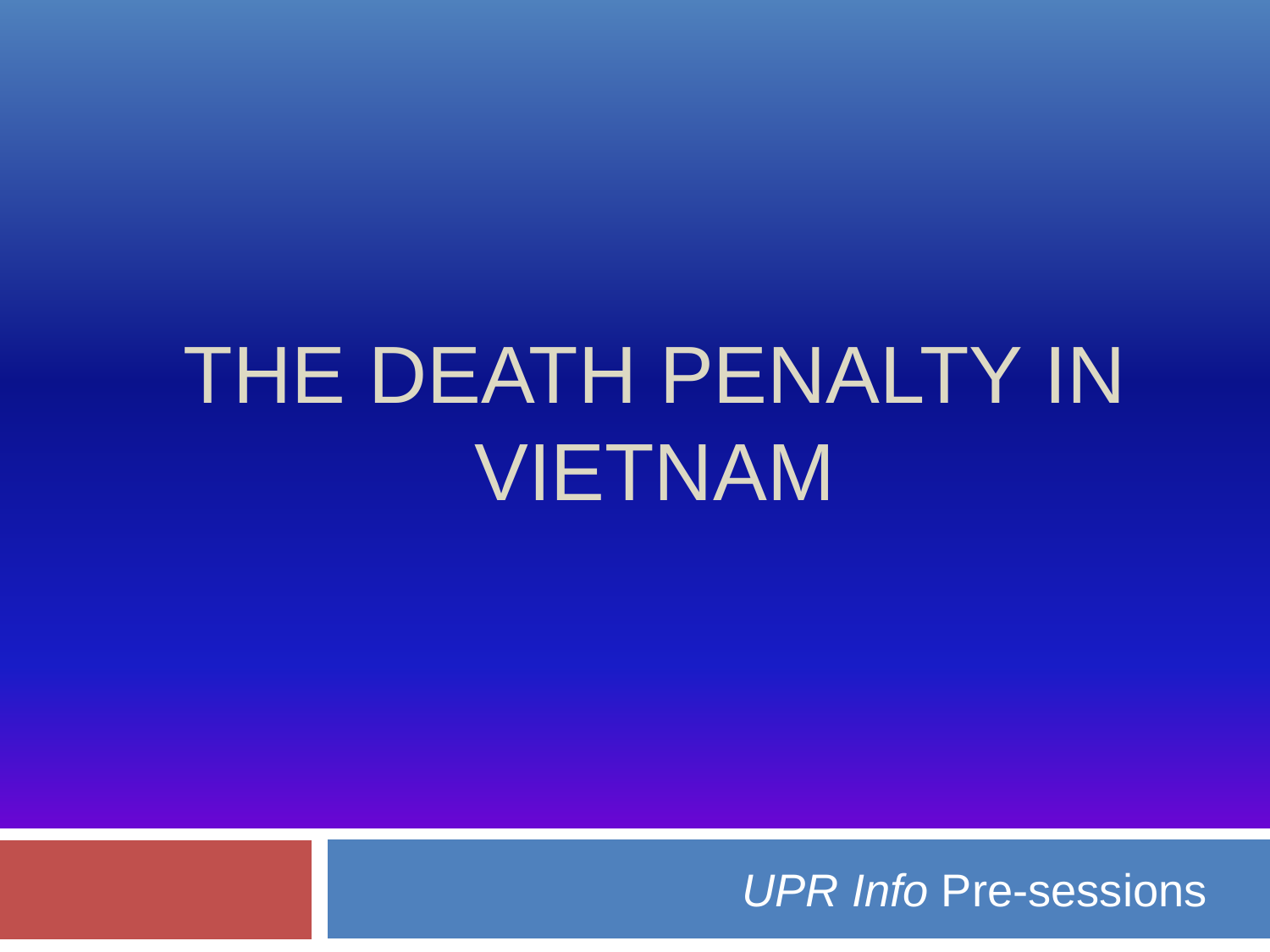## Death Sentences Doubled

- ➢ While the government accepted the recommendations to reduce offenses subjected to the death penalty (from Germany, Norway, Switzerland, Italy, Belgium, and Namibia) during the last UPR cycle and indeed had reduced 7 more offenses in 2015 when the Penal Code was revised, the number of people sentenced to death have been doubled.
- ➢ In 2018, 112 people were sentenced to death higher than 2017, and 85 people were executed, as confirmed by the government.
- ➢ More than 95 percent of cases subjected to the death penalty related to drug offences and homicide.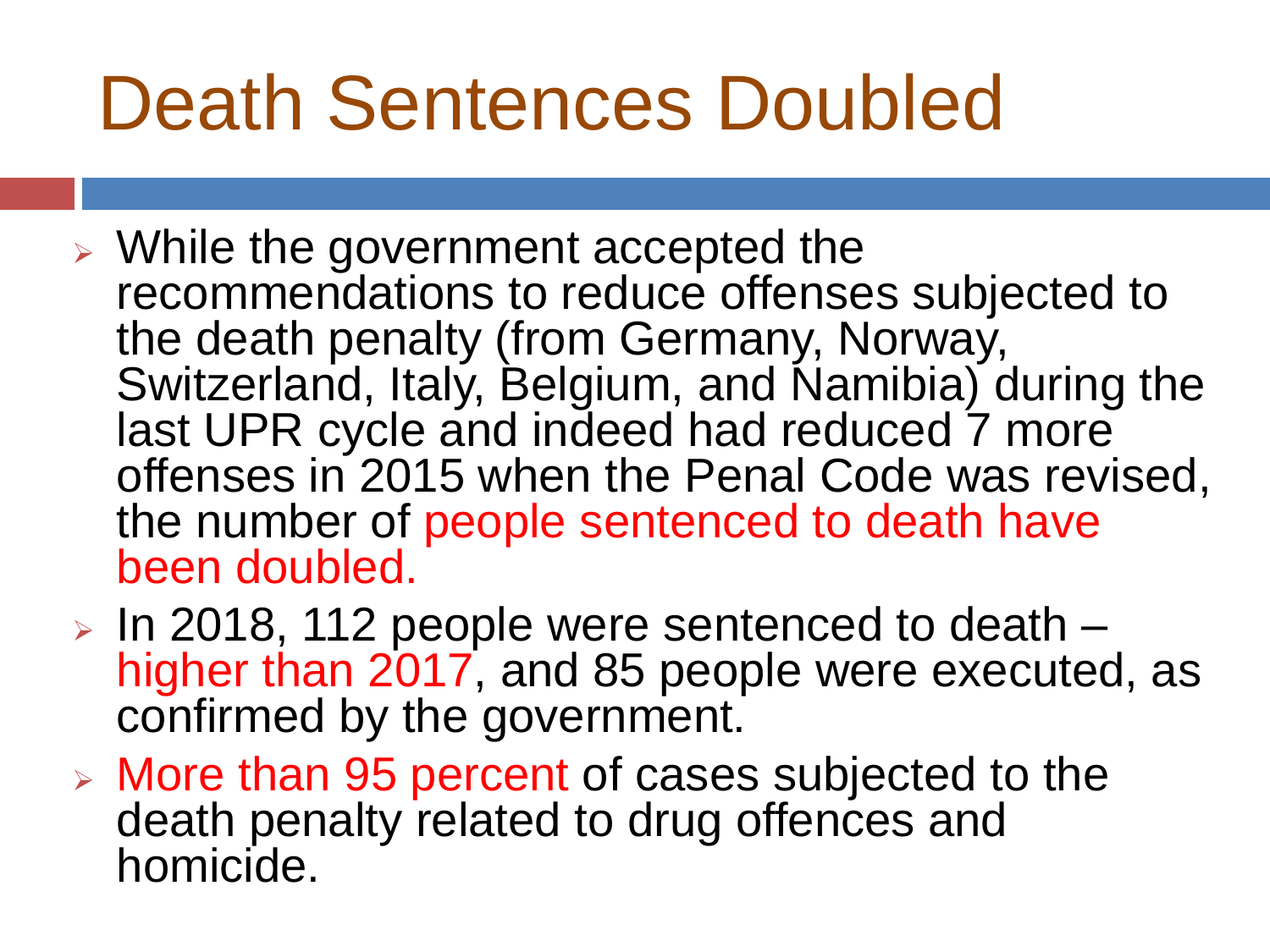#### Recommendations

- ➢ Impose a moratorium on the execution of all crimes, especially non-violent crimes, including those offenses which related to drugs;
- ➢ Continue to reduce the number of cases subjected to the death penalty involving drugs offenses, non-violent crimes, and homicide with extenuating circumstances;
- ➢ Ratify the Second Optional Protocol to the ICCPR before the midterm review of the next UPR cycle;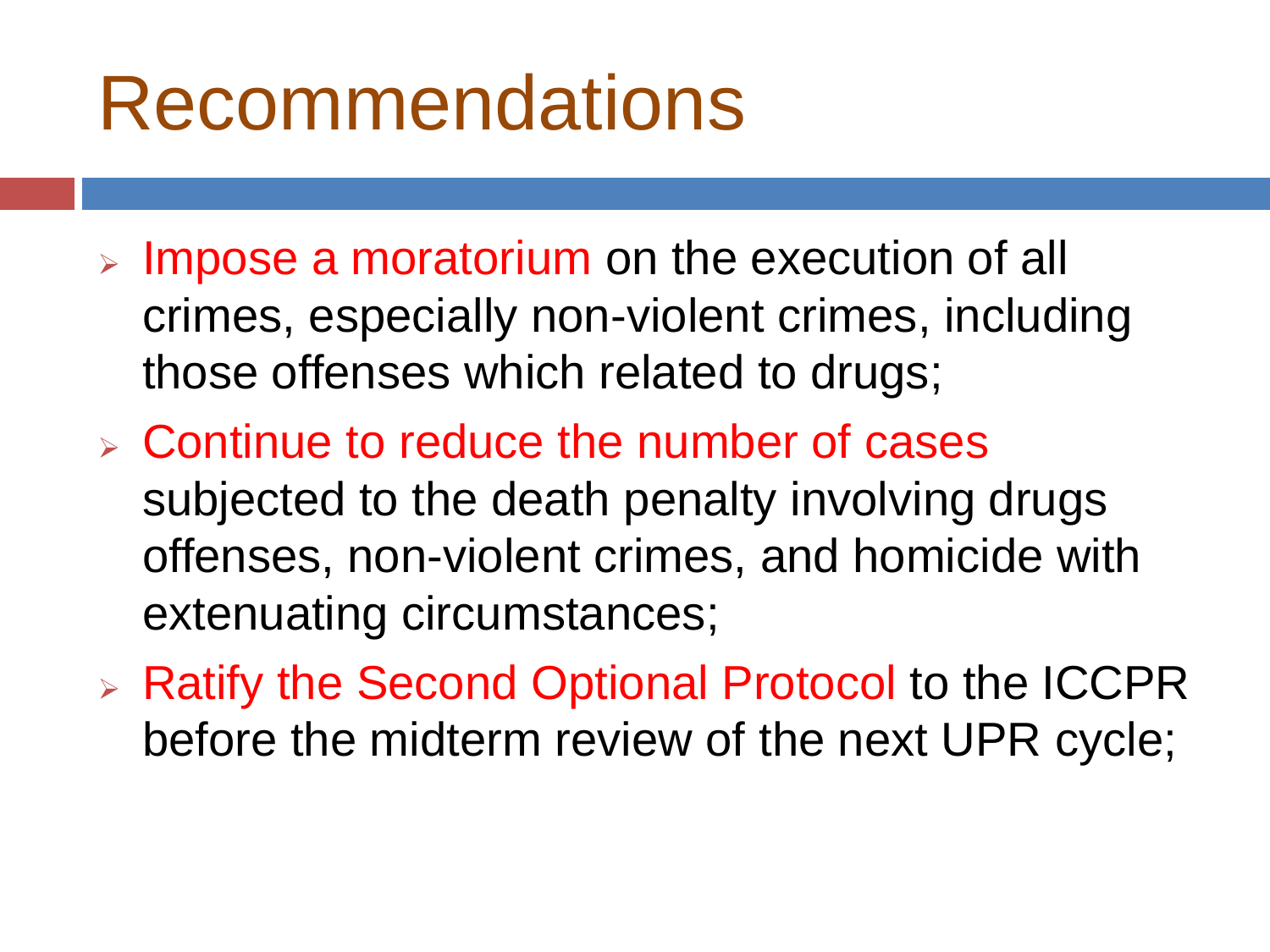#### Transparency and Access to justice

- ➢ Information on the use of death penalty is not made readily available to the public, despite the fact that the government accepted recommendations on this issue from New Zealand and Switzerland during the last review.
- ➢ Executions are conducted in secret with unknown lethal drugs and no witnesses, except government's officials.
- ➢ Access to justice and the right to have adequate legal representation of the people are still not realized in practice.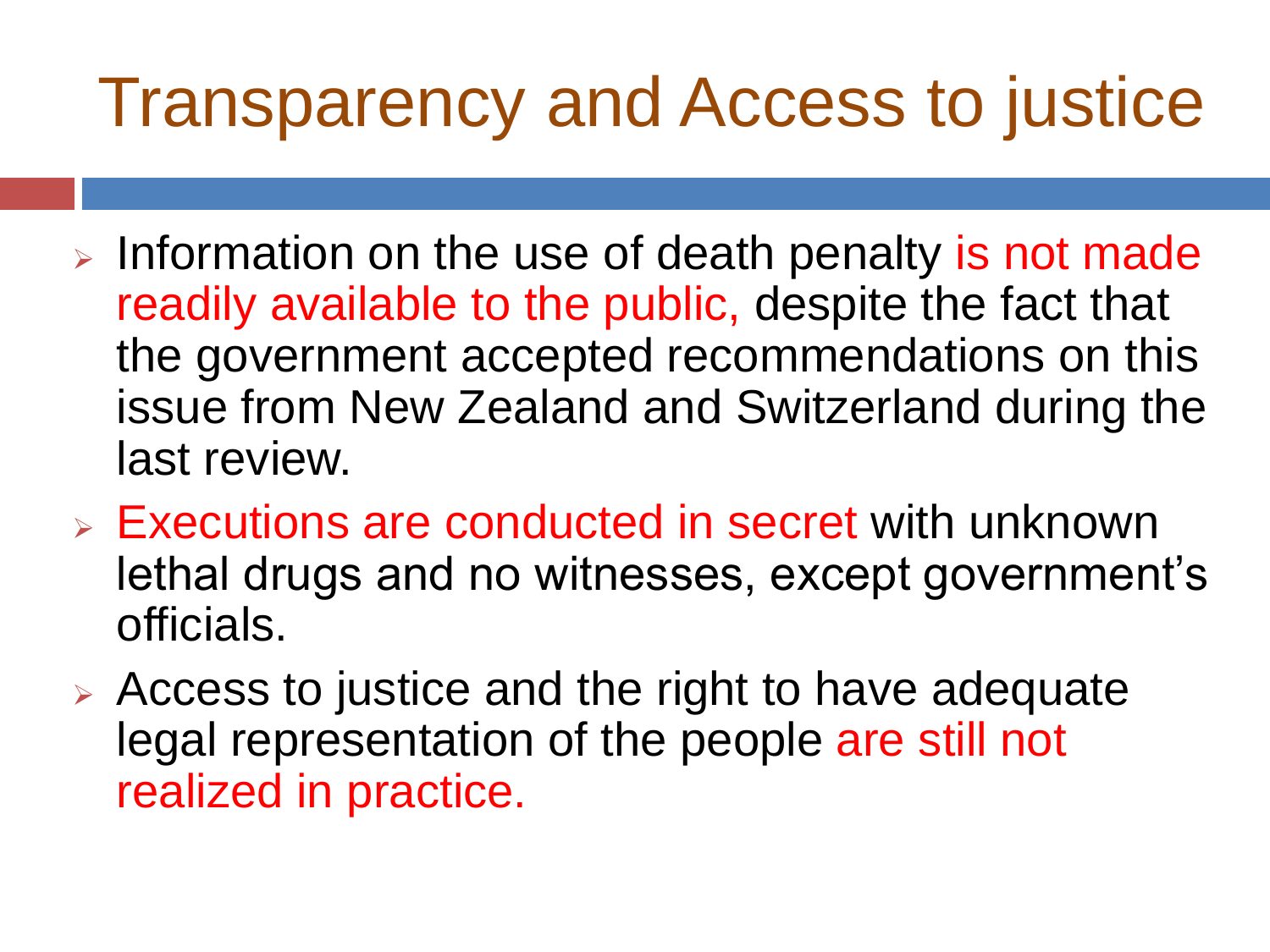### Recommendations

- ➢ Immediately and publicly disclose what are the lethal drugs being used along with their dosage in all executions; publish adequate and publicly accessible information on the death penalty annually;
- $\triangleright$  Uphold the right to a fair trial, including the right to have access to adequate legal presentation from the beginning of a criminal investigation.
- ➢ Allow the families of death-row inmates, lawyers and journalists to attend the executions;
- ➢ Initiate the appropriate legal proceedings to review the case of Dang Van Hien, Ho Duy Hai, Le Van Manh, Nguyen Van Chuong, and Tyron Coetzee.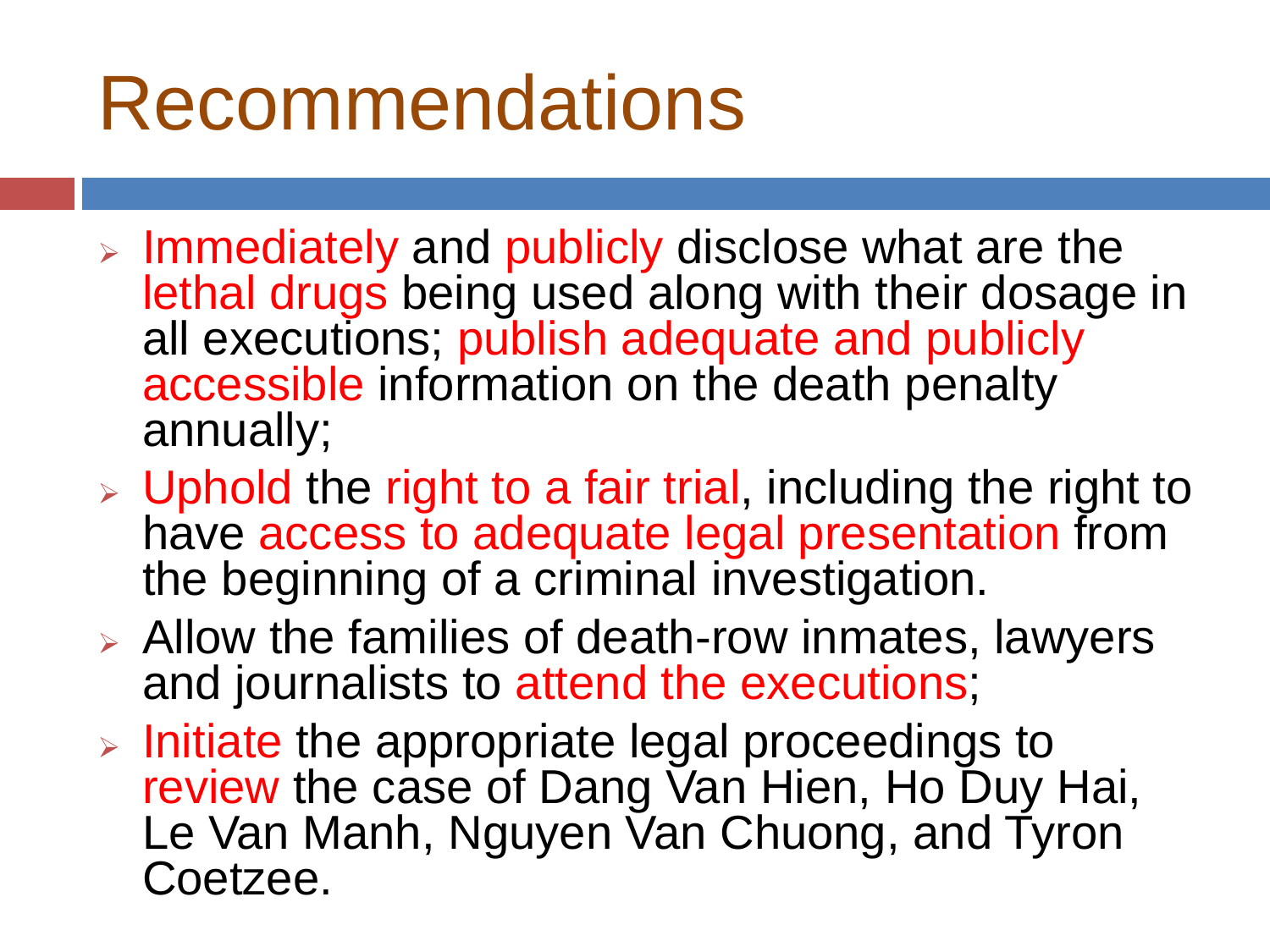#### Prison Conditions and Inmates' Contact with the Outside

- ➢ Prison conditions and treatment of prisoners are varied in prison centers across the country, arbitrarily implemented at the mercy of correctional officers.
- ➢ Inmates are still being pressured to confess even after sentencing, which includes the use of solitary confinement, shackle, physical violence and rejection of family visits.
- ➢ Improper inteference with family visit; inadequate food supply, and lack of medical care.
- ➢ Limited contact with the outside world; no visits from independent organizations, including the International Committee of the Red Cross; mail correspondence, phone calls are also limited.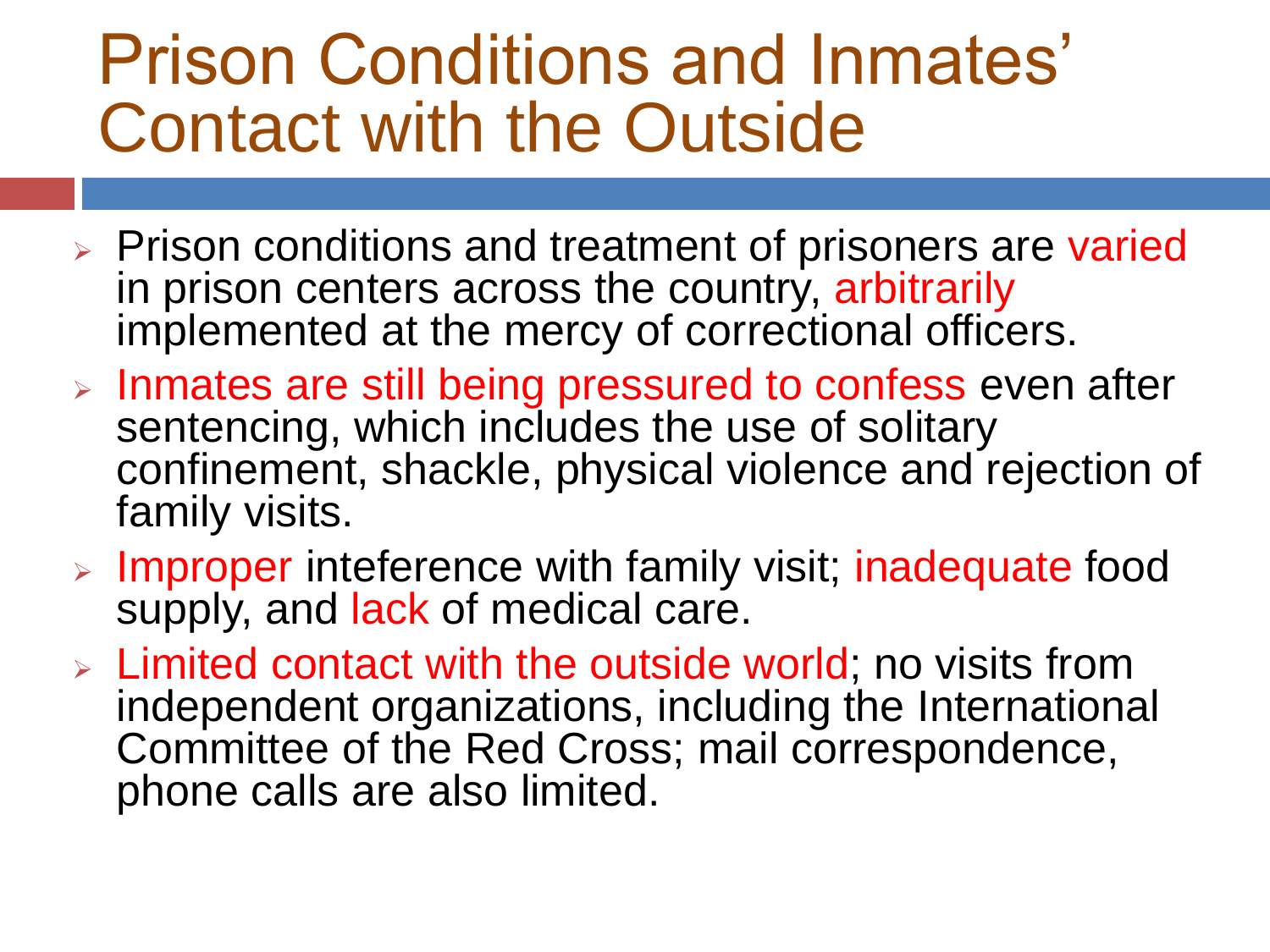#### Recommendations

- $\triangleright$  Establish a national mechanism that independently, effectively and regularly monitors and inspects all places of detention from nongovernment sectors;
- ➢ Acceding to the Optional Protocol to the Convention against Torture;
- $\triangleright$  Ensure the right of death row inmates to make contact with others, free to receive supply and be able to communicate by telephone;